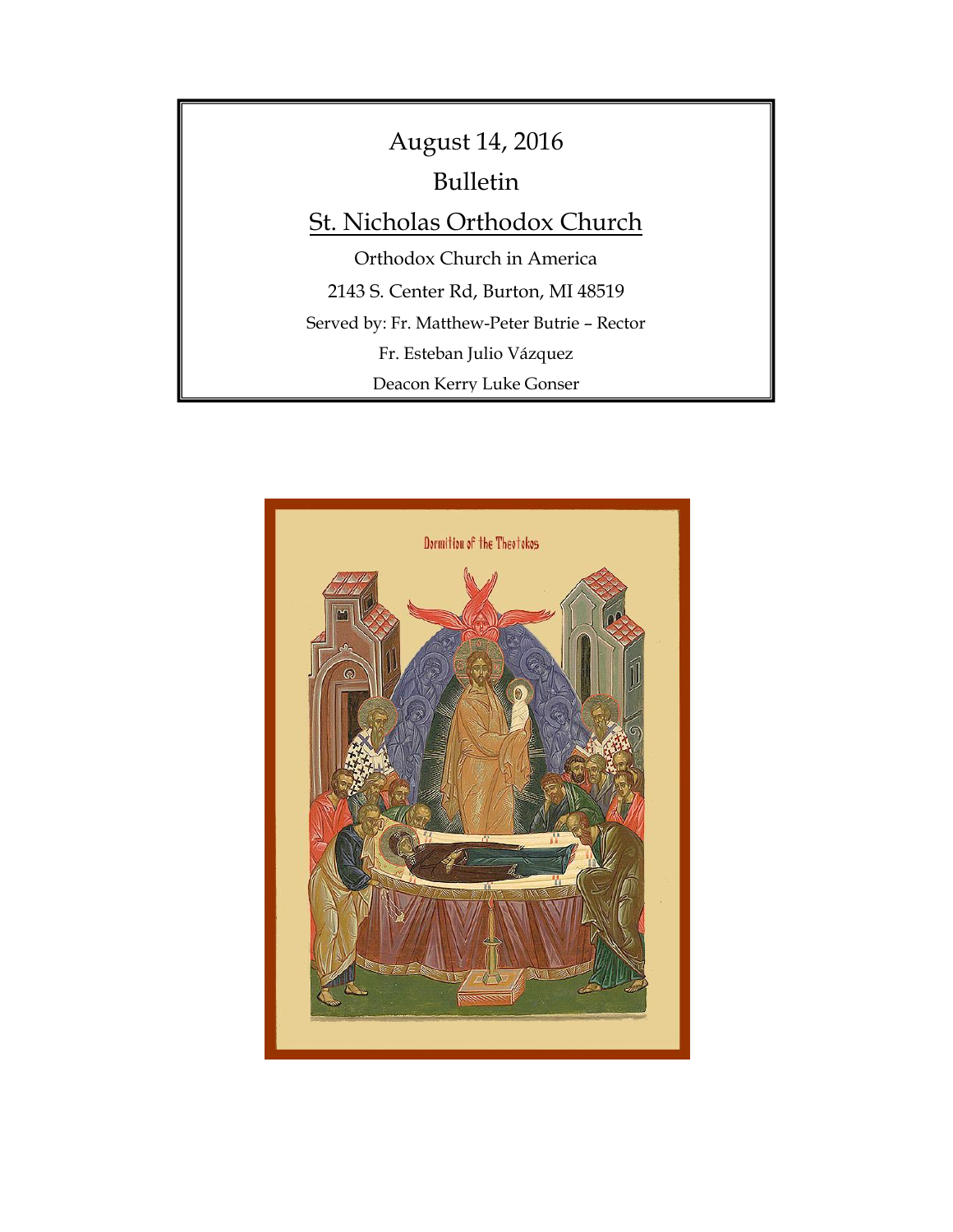**SUNDAY, AUGUST 14, 2016 8TH SUNDAY AFTER PENTECOST — Tone 7. 8th SUNDAY AFTER PENTECOST — Tone 7. Translation of the Relics of Ven. Theodosius of the Kiev Caves (1091). Forefeast of the Dormition. Prophet Micah (8th c. B.C.). Ven. Arcadius of Novotorzhk (11th c.). Hieromartyr Marcellus, Bishop of Apamea (ca. 389).**

# **TROPARIA**

**(Tone 7)** By Thy Cross, Thou didst destroy death! To the thief, Thou didst open Paradise! For the myrrhbearers, Thou didst change weeping into joy! And Thou didst command Thy disciples, O Christ God, to proclaim that Thou art risen, granting the world great mercy!

**(Tone 4)** Dance with joy, O peoples! Clap your hands with gladness! Gather today with fervor and jubilation; sing with exultation. The Mother of God is about to rise in glory, ascending from earth to heaven. We ceaselessly praise her in song as truly Theotokos.

**(Tone 4)** In truth you were revealed to your flock as a rule of faith, a model of meekness, and teacher of abstinence, so you won the heights by humility, and riches by poverty, O Holy Father Nicholas, intercede with Christ God to save our souls.

# **KONTAKION**

**(Tone 4)** Today the universe dances with joy at your glorious memorial, and cries out to you, O Mother of God: "Rejoice, O Virgin, pride of Christians!"

### *The Prokeimenon in the Seventh Tone:* **The Lord shall give strength to His people! / The Lord shall bless His people with peace!**

*v.* **Offer to the Lord, O ye sons of God! Offer young rams to the Lord!**

# **THE 1ST EPISTLE OF THE ST PAUL TO THE CORINTHIANS (1:10-18)**

I appeal to you, brethren, by the name of our Lord Jesus Christ, that all of you agree and that there be no dissensions among you, but that you be united in the same mind and the same judgment. For it has been reported to me by Chloe's people that there is quarreling among you, my brethren. What I mean is that each one of you says, "I belong to Paul," or "I belong to Apollos," or "I belong to Cephas," or "I belong to Christ." Is Christ divided? Was Paul crucified for you? Or were you baptized in the name of Paul? I am thankful that I baptized none of you except Crispus and Gaius; lest anyone should say that you were baptized in my name. (I did baptize also the household of Stephanas. Beyond that, I do not know whether I baptized anyone else.) For Christ did not send me to baptize but to preach the gospel, and not with eloquent wisdom, lest the cross of Christ be emptied of its power. For the word of the cross is folly to those who are perishing, but to us who are being saved it is the power of God.

### *Alleluia, Tone 7*

*v.* **It is good to give thanks to the Lord, to sing praises to Thy Name, O Most High!** *v.* **To declare Thy mercy in the morning, and Thy truth by night.**

**THE HOLY GOSPEL ACCORDING TO SAINT MATTHEW (14:14-22)** At that time, as Jesus went ashore he saw a great throng; and he had compassion on them, and healed their sick. When it was evening, the disciples came to him and said, "This is a lonely place, and the day is now over; send the crowds away to go into the villages and buy food for themselves." Jesus said, "They need not go away; you give them something to eat." They said to him, "We have only five loaves here and two fish." And he said, "Bring them here to me." Then he ordered the crowds to sit down on the grass; and taking the five loaves and the two fish he looked up to heaven, and blessed, and broke and gave the loaves to the disciples, and the disciples gave them to the crowds. And they all ate and were satisfied. And they took up twelve baskets full of the broken pieces left over. And those who ate were about five thousand men, besides women and children. Then he made the disciples get into the boat and go before him to the other side, while he dismissed the crowds.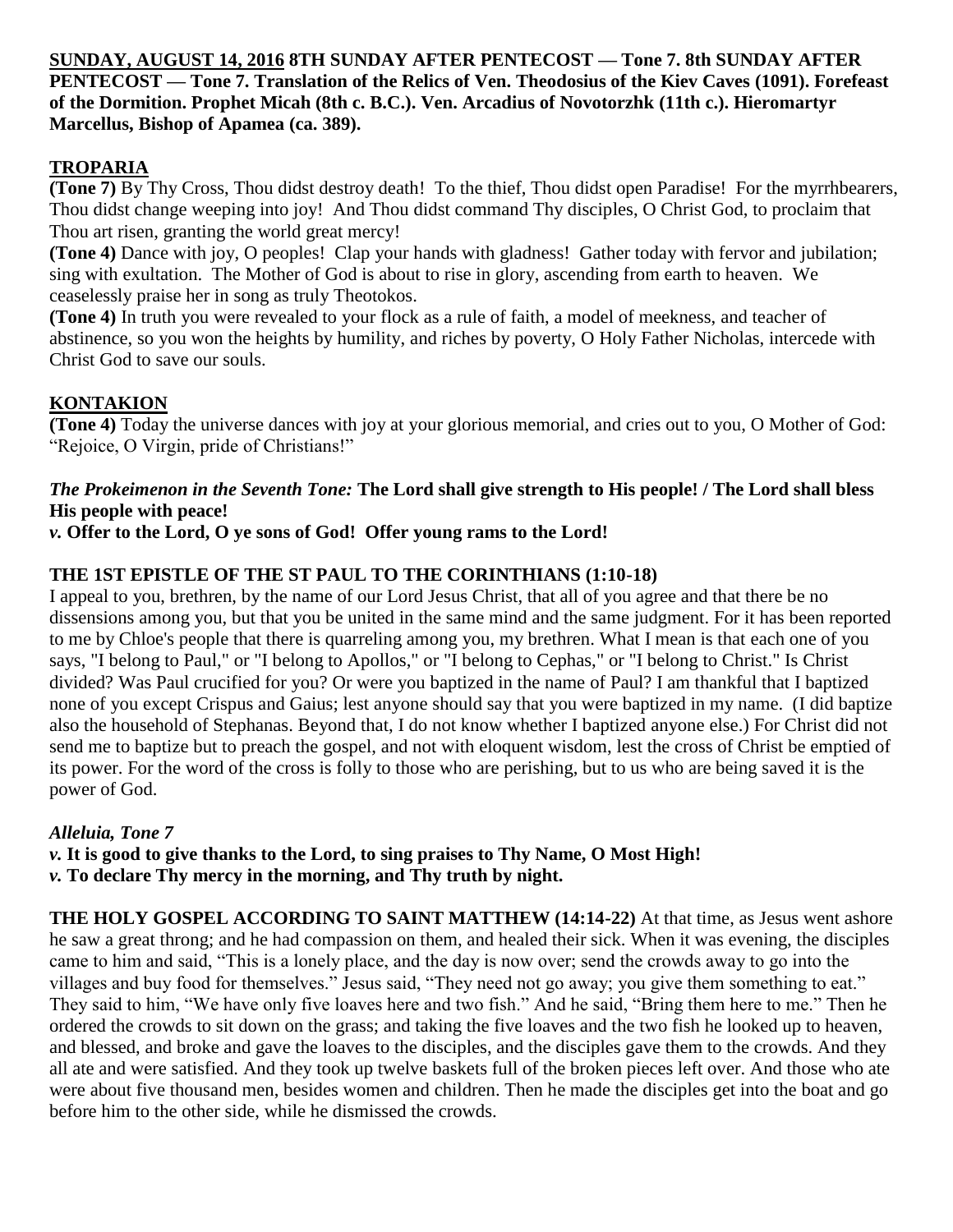#### **COMMUNION HYMN**

Praise the Lord from the heavens, praise Him in the highest! Alleluia, Alleluia, Alleluia!

#### *Ask Father*

#### **Father, the Roman Catholics have the prayer "Hail, Mary", do we Orthodox have a similar prayer?**

The Roman Catholic Church offers up this prayer asking the intercession of the Theotokos: "Hail, Mary, full of grace, the Lord is with you. Blessed are you among women and blessed is the fruit of your womb, Jesus. Holy Mary, Mother of God, pray for us sinners now and at the hour of our death. Amen."

We Orthodox have a similar prayer which, similarly, is based on the greeting of the Archangel Gabriel to Mary at the Annunciation and the words of Elizabeth to Mary at her visitation. First, from the Annunciation:

The angel said to her, "Rejoice, highly favored one, the Lord is with you; blessed are you among women!"…you will conceive in your womb and bring forth a Son, and shall call His name JESUS. (Luke 1:28, 31)

Second, from the visitation of the Theotokos to Elizabeth when Elizabeth says

"Blessed are you among women, and blessed is the fruit of your womb!" (Luke 1:42)

We pray this prayer particularly at Great Vespers when we bless the bread, wheat, wine and oil and also at Lenten Vespers. It is also found in our prayer books and goes thus: Rejoice, O Virgin Theotokos, Mary, full of grace! The Lord is with you. Blessed are you among women, and blessed is the fruit of your womb. For you have borne the Savior of our souls. In Church Slavonic: Богородице Дево, радуйся, Благодатная Марие, Господь с Тобою; благословена Ты в женах и благословен Плод чрева Твоего, яко Спаса родила еси душ наших.

|                                                                                                                                                                                                                                      | August 14, 2016      |
|--------------------------------------------------------------------------------------------------------------------------------------------------------------------------------------------------------------------------------------|----------------------|
| ့် ဝတ္ထိုးဝ ဝဏ္ဏိုးဝ ဝဏ္ဏိုးဝ ဝဏ္ဏိုးဝ ဝဏ္ဏိုးဝ ဝဏ္ဏိုးဝ                                                                                                                                                                             |                      |
| CANDLE INTENTIONS FOR THE HEALTH AND BLESSINGS OF                                                                                                                                                                                    |                      |
|                                                                                                                                                                                                                                      |                      |
| Fr. Joe, Fr. Moses, Fr. Lavrenty, Deacon Anthony, Aaron, Efrem, Joann, Nicolai,                                                                                                                                                      |                      |
| Gloria, Laurie, Walt & Zina, Dorothy, Jeanette, Reggie, Ruth & Calvin, Anna,                                                                                                                                                         |                      |
| Stojan & Mira, Bosa, Joseph, Helen, Ted & Marlene, Nicholas & Margaret,                                                                                                                                                              |                      |
|                                                                                                                                                                                                                                      |                      |
|                                                                                                                                                                                                                                      | Jo Ann Havens $\&$   |
|                                                                                                                                                                                                                                      | <b>Johnny Kantor</b> |
| Special Intention <i>manufacture is the contract of the contract of the contract of the contract of the contract of the contract of the contract of the contract of the contract of the contract of the contract of the contract</i> | Joe Tome             |

ဆို့ပြီးစ ဝန္ကြိုးစ ဝန္ကြိုးစ ဝန္ကြိုးစ ဝန္ကြိုးစ ဝန္ကြိုးစ ဝန္ကြိုးစ ဝန္ကြိုးစ ဝန္ကြိုးစ ဝန္ကြိုးစ ဝန္ကြိုးစ

Welcome all of our friends and visitors to St. Nicholas! Please join us for fellowship, coffee and donuts in our parish hall. We are in need of volunteers to serve the remaining Sundays of this year. Please see the sign-up sheet next to the kitchen window.

**FAMILY PICNIC** will be held next Sunday, August 21 in the pavilion following the outdoor Divine Liturgy. We will have chicken, roast beef, mashed potatoes and gravy and corn. You may bring a side dish, salad or dessert to share. Volunteers are needed to help set up and clean up for this event.

**ANNIVERSARY BOOK** We are looking for volunteers to assist with the Anniversary Book (contacting people for ads, help format the book, etc.) Please call the office 744-0070 or email [stnicholas1916@att.net](mailto:stnicholas1916@att.net)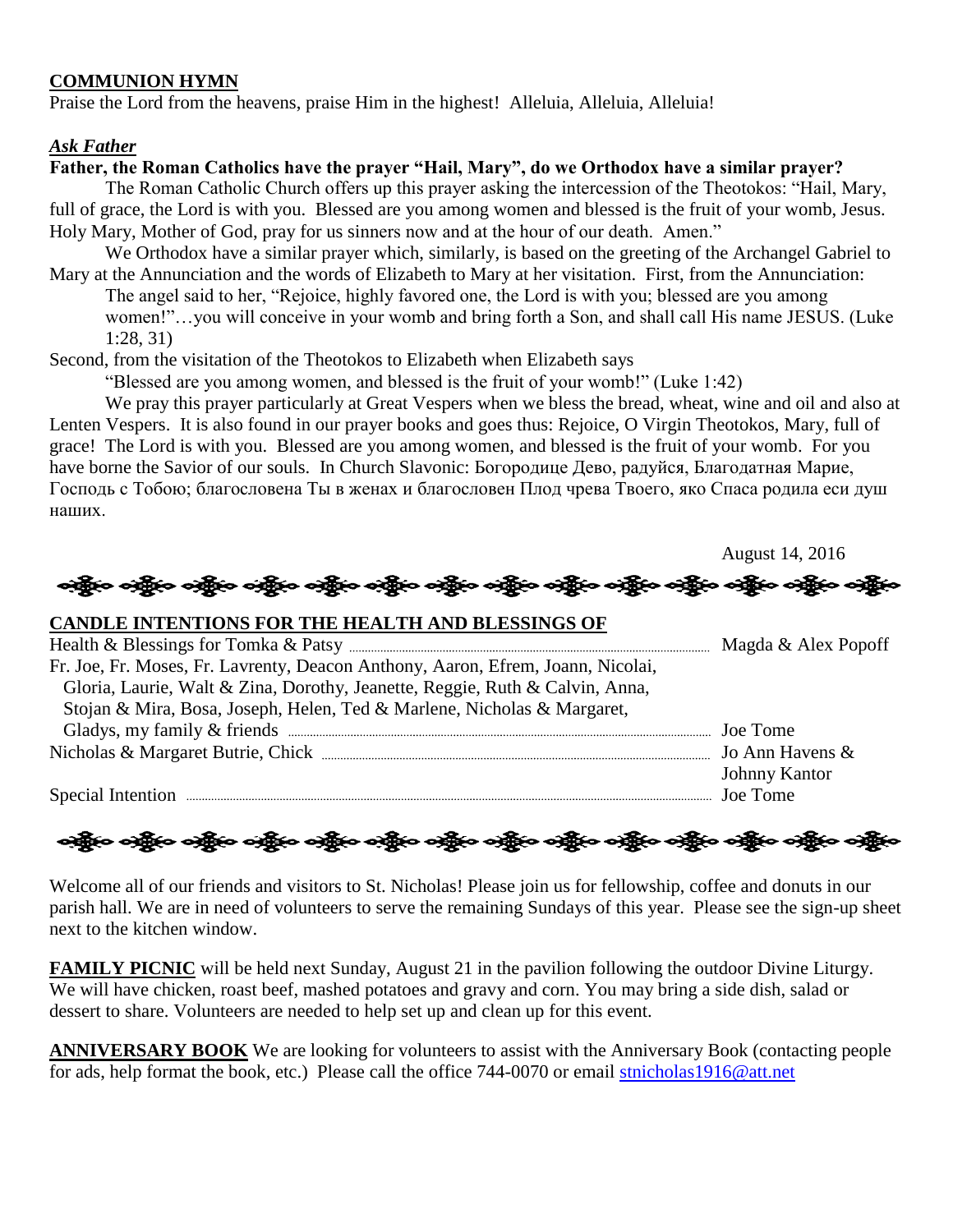**IN LOVING MEMORY** We will gather at Walli's on Tuesday, August 23 at 6 pm to remember Fr. Raphael who fell asleep in the Lord on this day 10 years ago. As you know Walli's was Father's favorite place to eat chili and strawberry shortcake. There is a sign-up sheet in the parish hall for those that would like to gather in Father's memory. We will need a final count by Sunday, August 21. Everyone will be on separate bills and can choose off the menu. You may see Dorothy Goodman for more information.

# **CHARITY MINISTRIES**

**HOPE IN A BOX** is collecting Diapers for the month of August. Place the items in the Blue Box in the hall. Catholic Charities Community Closet will distribute the items.

**FOOD DRIVE** Place non-perishable food items in the other blue box in the hall.

# **NORTH END SOUP KITCHEN We serve Thursday, September 1 from 9 am to 1 pm.**

**OCEC CHURCH SCHOOL TEACHER TRAINING** will be held at St. George on Saturday, August 27 from 9:30 am - 4:30 pm. This is open to anyone in the parish who would like to participate. There are information/registration forms in the parish hall.

We are also looking for anyone willing to serve as church school teachers in various capacities: team teachers and substitutes. If you are interested or have any questions contact Matushka Lisa

**PAN ORTHODOX SOFTBALL GAME** will be held on Sunday, September 4 at St. John Catholic School in Fenton. Everyone is welcome to play. There will be a picnic with hot dogs and hamburgers following the game. Everyone is invited to attend! A sign-up sheet is in the parish hall, also a flier with more information.

**JACKPOT FUNDRAISER** To enter the scavenger hunt, walk or run on September 17, please register at jackpotevent.com. Registering now saves you \$5 per person. Early registration ends September 2 so please register now. You can also fill out a registration form in the hall with your method of payment and give to Kristin (Borkovich) Hart. We are giving away over \$2,500.00 in prizes that day!

**100TH ANNIVERSARY BANQUET** Make your reservations. The banquet will be held on Saturday, October 15 at 1pm at the Davison Country Club. The menu will consist of chicken, salmon and prime rib. Tickets are \$30 per adult, \$15 children 12 to 4 yrs and children 3 and under are free. Call the parish office at 744-0070, email [stnicholas1916@att.net](mailto:stnicholas1916@att.net) or see Debbie to make your reservation.

### *Schedule of services and events for the week of August 14, 2016:* **Today**

|                    | 40 day Parastas for +Lydia Keeler          |  |
|--------------------|--------------------------------------------|--|
| $12:30 \text{ pm}$ | Moleben to the Mother of God at the shrine |  |
| $6:30 \text{ pm}$  | Vespers & Artoklasia @ Assumption          |  |

### **Dormition Monastery Schedule**

| Sunday, August 14 |                         |
|-------------------|-------------------------|
| $5:00 \text{ pm}$ | Light Supper            |
| $6:30 \text{ pm}$ | Vigil with Lamentations |

Monday, August 8 10:30 am Divine Liturgy @ Assumption

### **Dormition Monastery Schedule**

### **Monday, August 15**

| $10:00$ am         | Hierarchal Divine Liturgy       |  |
|--------------------|---------------------------------|--|
| $12:45 \text{ pm}$ | Lunch.                          |  |
| $2:30 \text{ pm}$  | Mystery of Holy Unction Service |  |